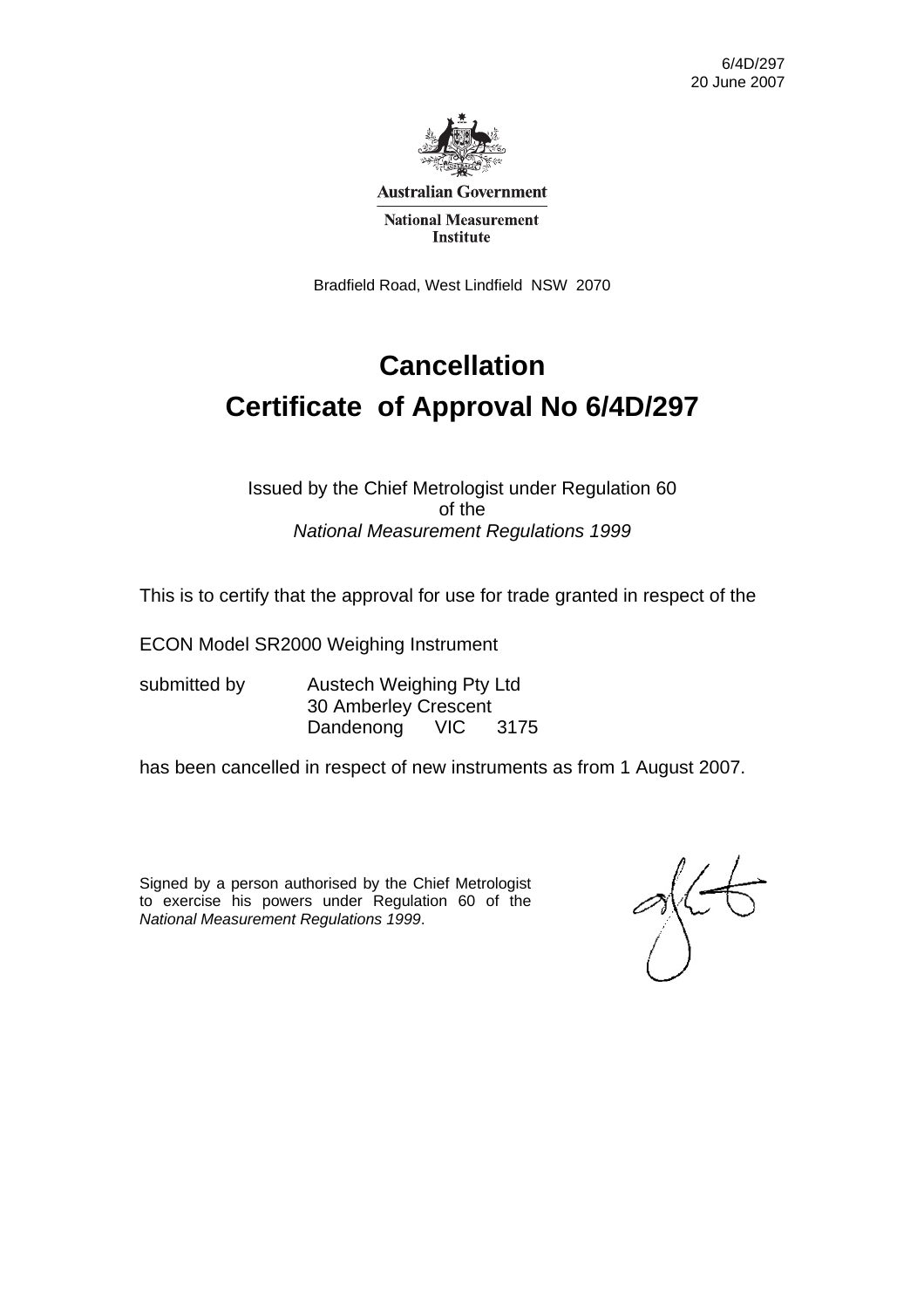6/4D/297 26 October 2001



## **National Standards Commission**

12 Lyonpark Road, North Ryde NSW

## **Certificate of Approval**

### **No 6/4D/297**

Issued under Regulation 60 of the National Measurement Regulations 1999

This is to certify that an approval for use for trade has been granted in respect of the

ECON Model SR2000 Weighing Instrument

submitted by Austech Weighing Pty Ltd 30 Amberley Crescent Dandenong VIC 3175.

**NOTE:** This Certificate relates to the suitability of the pattern of the instrument for use for trade only in respect of its metrological characteristics. This Certificate does not constitute or imply any guarantee of compliance by the manufacturer or any other person with any requirements regarding safety.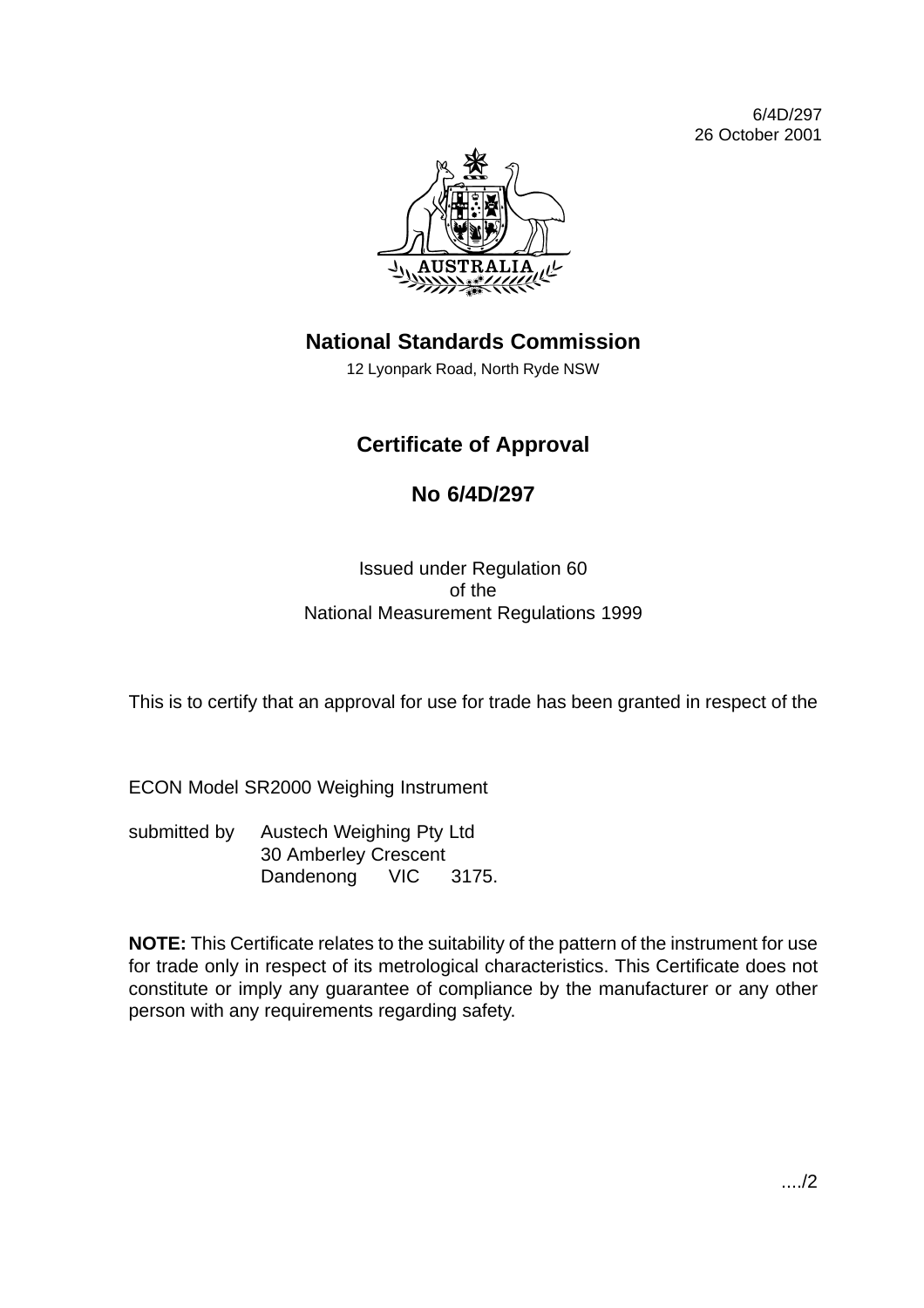6/4D/297 26 October 2001

#### Certificate of Approval No 6/4D/297 Page 2

#### CONDITIONS OF APPROVAL

This approval becomes subject to review on 1 April 2006, and then every 5 years thereafter.

Instruments purporting to comply with this approval shall be marked NSC No 6/4D/297 and only by persons authorised by the submittor.

It is the submittor's responsibility to ensure that all instruments marked with this approval number are constructed as described in the documentation lodged with the Commission and with the relevant Certificate of Approval and Technical Schedule. Failure to comply with this Condition may attract penalties under Section 19B of the National Measurement Act and may result in cancellation or withdrawal of the approval, in accordance with the Commission's Document NSC P 106.

The Commission reserves the right to examine any instrument or component of an instrument purporting to comply with this approval.

Auxiliary devices used with this instrument shall comply with the requirements of General Supplementary Certificate No S1/0/A.

#### DESCRIPTIVE ADVICE

**Pattern:** approved 28 March 2001

• An ECON model SR2000 multi-interval self-indicating price-computing weighing instrument of 15 kg maximum capacity.

**Variant:** approved 28 March 2001

1. With the customers' display mounted on a column.

Technical Schedule No 6/4D/297 describes the pattern and variant 1.

#### FILING ADVICE

The documentation for this approval comprises:

Certificate of Approval No 6/4D/297 dated 26 October 2001 Technical Schedule No 6/4D/297 dated 26 October 2001 (incl. Test Procedure) Figures 1 and 2 dated 26 October 2001

Signed by a person authorised under Regulation 60 of the National Measurement Regulations 1999 to exercise the powers and functions of the Commission under this Regulation.

mb Seanett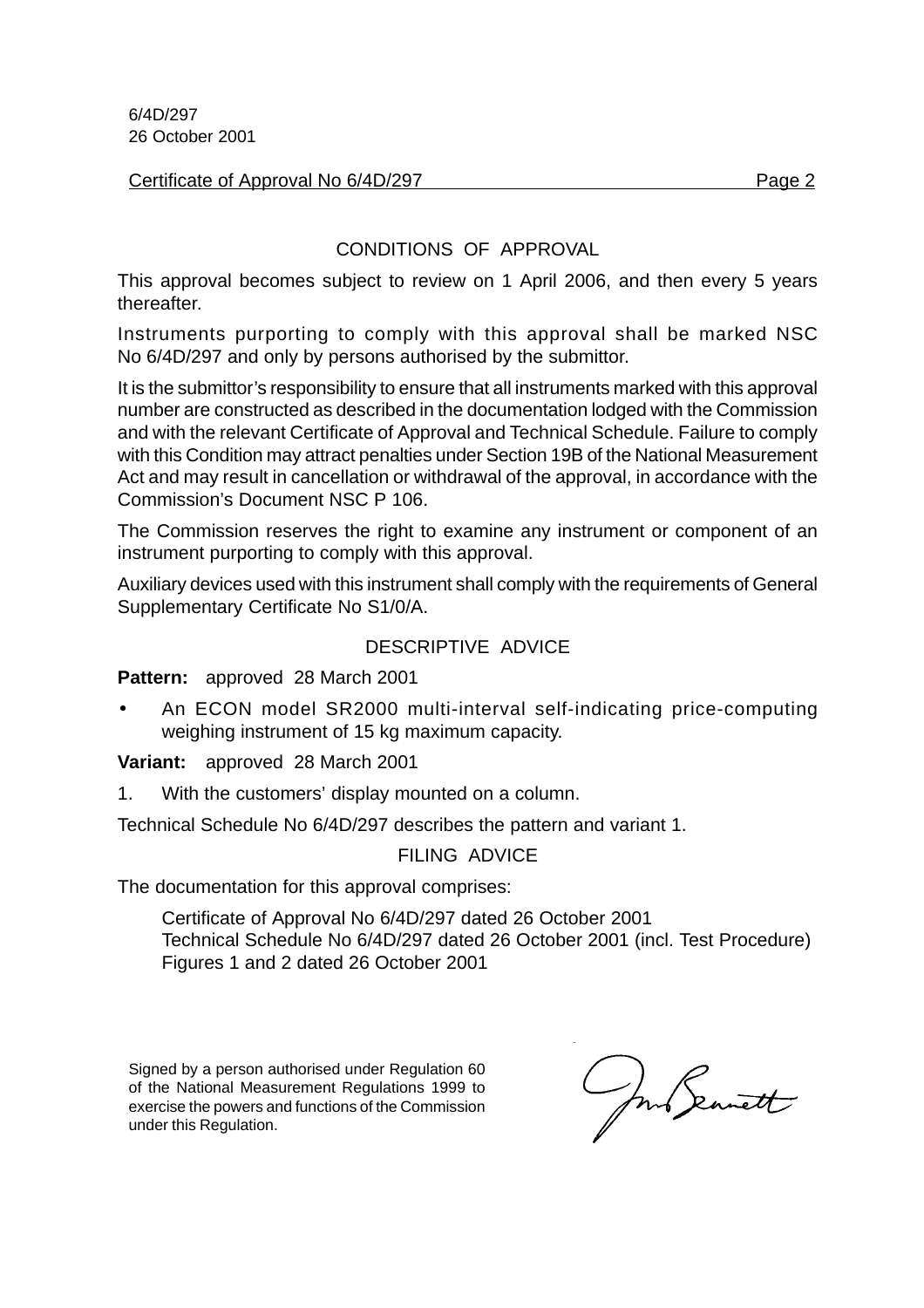#### TECHNICAL SCHEDULE No 6/4D/297

Pattern: ECON Model SR2000 Weighing Instrument.

**Submittor:** Austech Weighing Pty Ltd 30 Amberley Crescent Dandenong VIC 3175.

#### **1. Description of Pattern**

An ECON model SR2000 self-indicating multi-interval price-computing weighing instrument (Figure 1) with a verification scale interval (e<sub>1</sub>) of 0.002 kg up to 6 kg and with a verification scale interval (e<sub>2</sub>) of 0.005 kg from 6 kg up to the maximum capacity of 15 kg.

Instruments have unit price to \$999.99/kg, price to \$9999.99, a price-look-up (PLU) facility, and may be fitted with output sockets for the connection of peripheral and/or auxiliary devices.

Instruments are approved for use over a temperature range of  $0^{\circ}$ C to +40 $^{\circ}$ C and must be so marked.

#### **1.1 Zero**

Zero is automatically corrected to within  $\pm 0.25$ e<sub>1</sub> whenever power is applied and whenever the instrument comes to rest within  $0.5e<sub>1</sub>$  of zero.

The initial zero-setting device has a nominal range of not more than 20% of the maximum capacity of the instrument.

The instrument has a semi-automatic zero-setting device with a nominal range of not more than 4% of the maximum capacity of the instrument.

#### **1.2 Tare**

A semi-automatic subtractive tare device of up to 8.995 kg maximum capacity may be fitted.

#### **1.3 Display Check**

A display check is initiated whenever power is applied.

#### **1.4 Levelling**

The instrument is provided with adjustable feet and adjacent to the level indicator is a notice advising that the instrument must be level when in use.

#### **1.5 Verification/Certification Provision**

Provision is made for a verification/certification mark to be applied.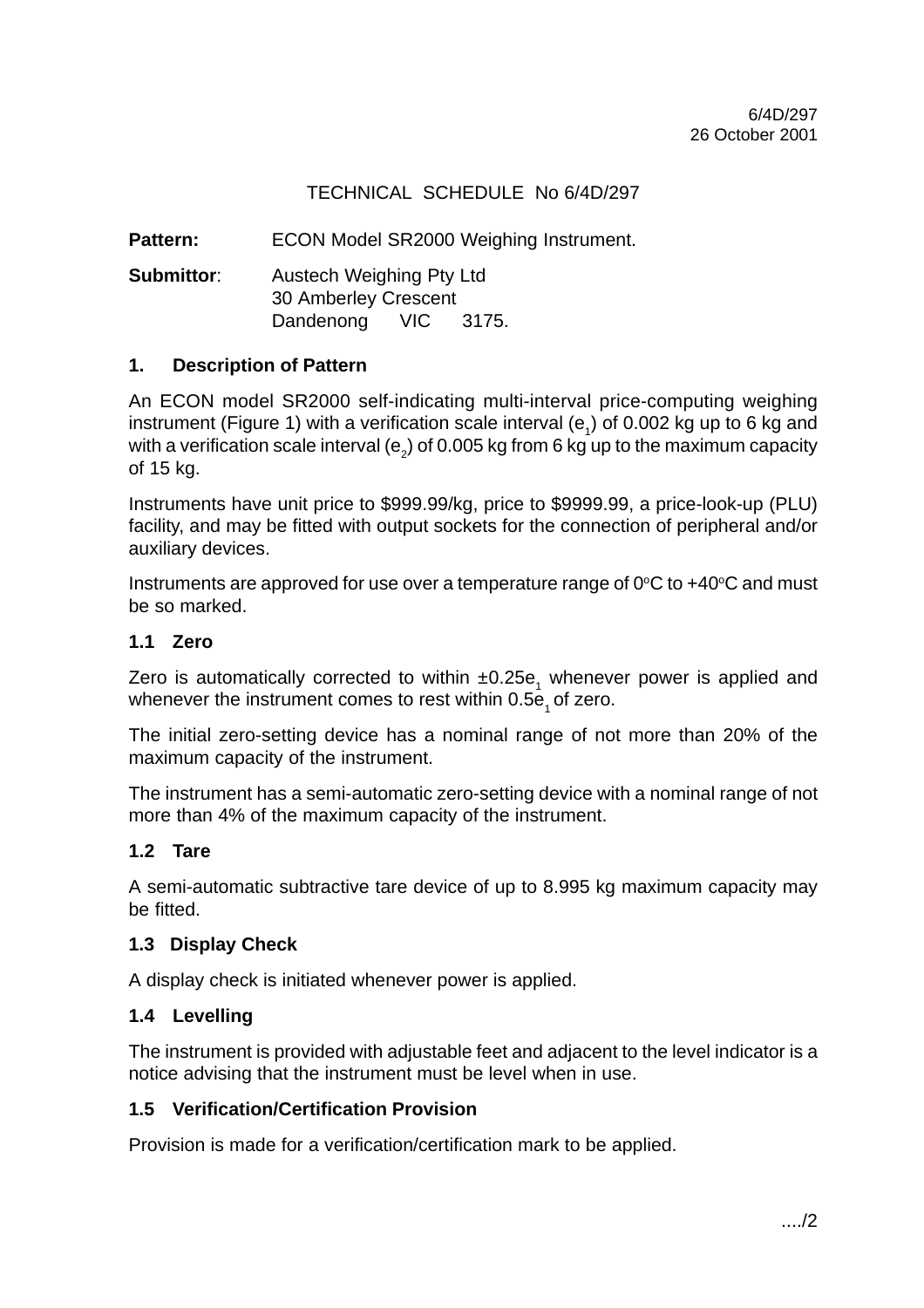| Technical Schedule No 6/4D/297<br>Page 2 |
|------------------------------------------|
|                                          |

#### **1.6 Sealing Provision**

Provision is made for the calibration adjustments to be sealed by sealing the calibration adjustment access cover located under the load receptor.

#### **1.7 Markings**

Instruments carry the following markings:

| Manufacturer's mark, or name written in full<br>Manufacturer's agent<br>Indication of accuracy class | Shanghai Yamato Scale Co Ltd<br>Austech Weighing Pty Ltd<br>JID |
|------------------------------------------------------------------------------------------------------|-----------------------------------------------------------------|
| Pattern approval mark for the instrument                                                             | NSC No 6/4D/297                                                 |
| Maximum capacity                                                                                     | <i>Max</i> / kg *                                               |
| Minimum capacity                                                                                     | <i>Min</i> kg $*$                                               |
| Verification scale interval                                                                          | $e =$ / kg *                                                    |
| Serial number of the instrument                                                                      |                                                                 |
| Special temperature limits                                                                           | $0^{\circ}$ C to +40 $^{\circ}$ C                               |

\* These markings shall also be shown near the display of the result if they are not already located there.

#### **2. Description of Variant 1**

With the customers' display mounted on a column (Figure 2).

#### TEST PROCEDURE

Instruments should be tested in accordance with any relevant tests specified in the Uniform Test Procedures.

#### **Maximum Permissible Errors at Verification/Certification**

The maximum permissible errors for increasing and decreasing loads on initial verification/certification for loads, m, expressed in verification scale intervals, e, are:

 $\pm 0.5$  e for loads  $0 \le m \le 500$ ;  $±1.0$  e for loads  $500 < m \le 2000$ ; and  $±1.5$  e for loads 2 000 < m  $≤ 10$  000.

For multi-interval instruments with verification scale intervals of  $e_1$ ,  $e_2$  ..., apply  $e_1$  for zero adjustment, and for maximum permissible errors apply  $\bm{e}_{_{1}},$   $\bm{e}_{_{2}},$  …, as applicable for the load.

Ensure that instruments are only being used within the special temperature limits stated elsewhere in this Technical Schedule.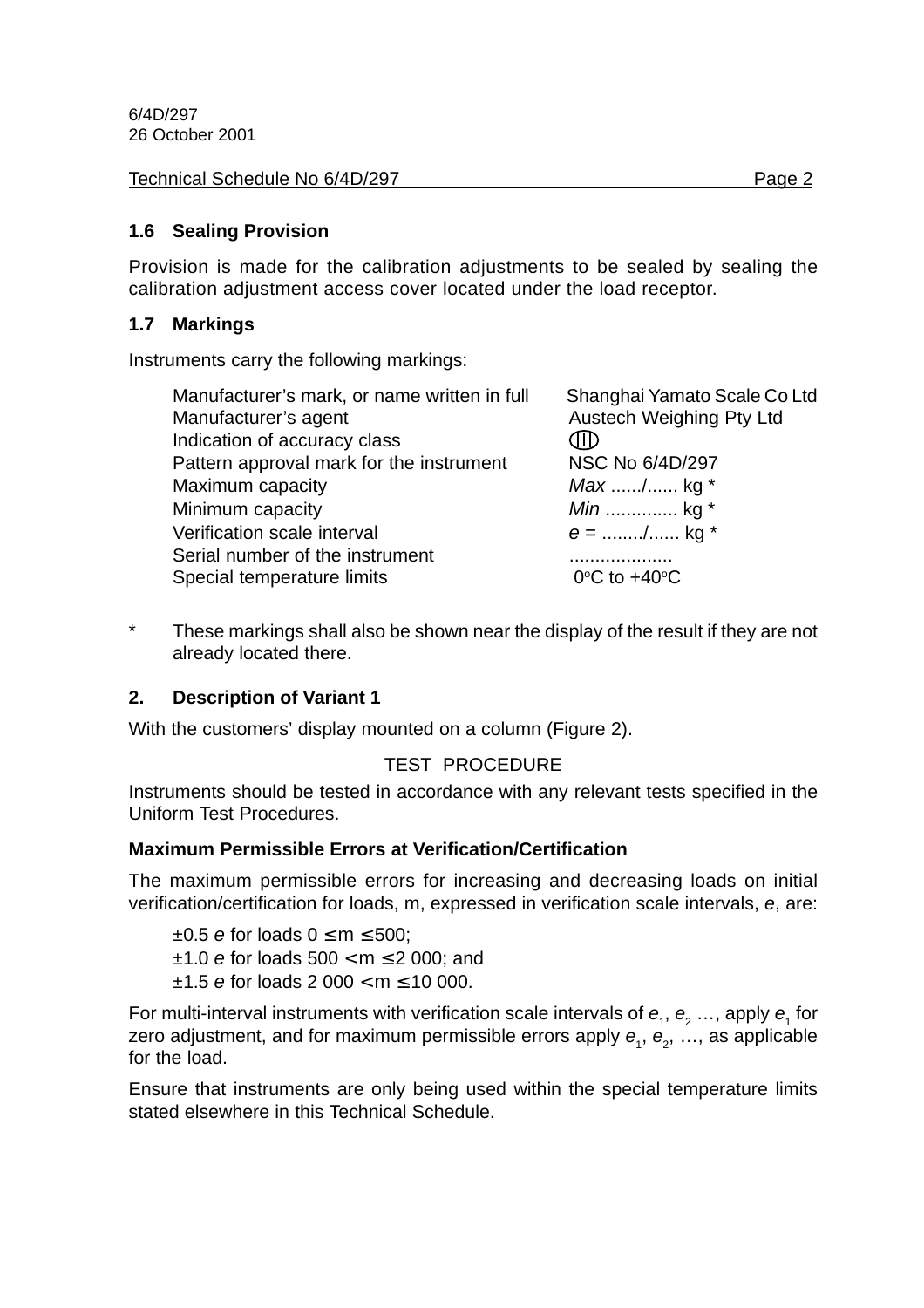6/4D/297 3 December 2001





# **National Standards Commission**

12 Lyonpark Road, North Ryde NSW

# **Notification of Change**

# **Certificate of Approval No 6/4D/297**

# **Change No 1**

The following changes are made to the approval documentation for the

ECON Model SR2000 Weighing Instrument

submitted by Austech Weighing Pty Ltd 30 Amberley Crescent Dandenong VIC 3175.

In Technical Schedule No 6/4D/297 dated 26 October 2001, Figure 2 should be replaced by the Figure attached herein.

Signed by a person authorised under Regulation 60 of the National Measurement Regulations 1999 to exercise the powers and functions of the Commission under this Regulation.

June Seanett

..../2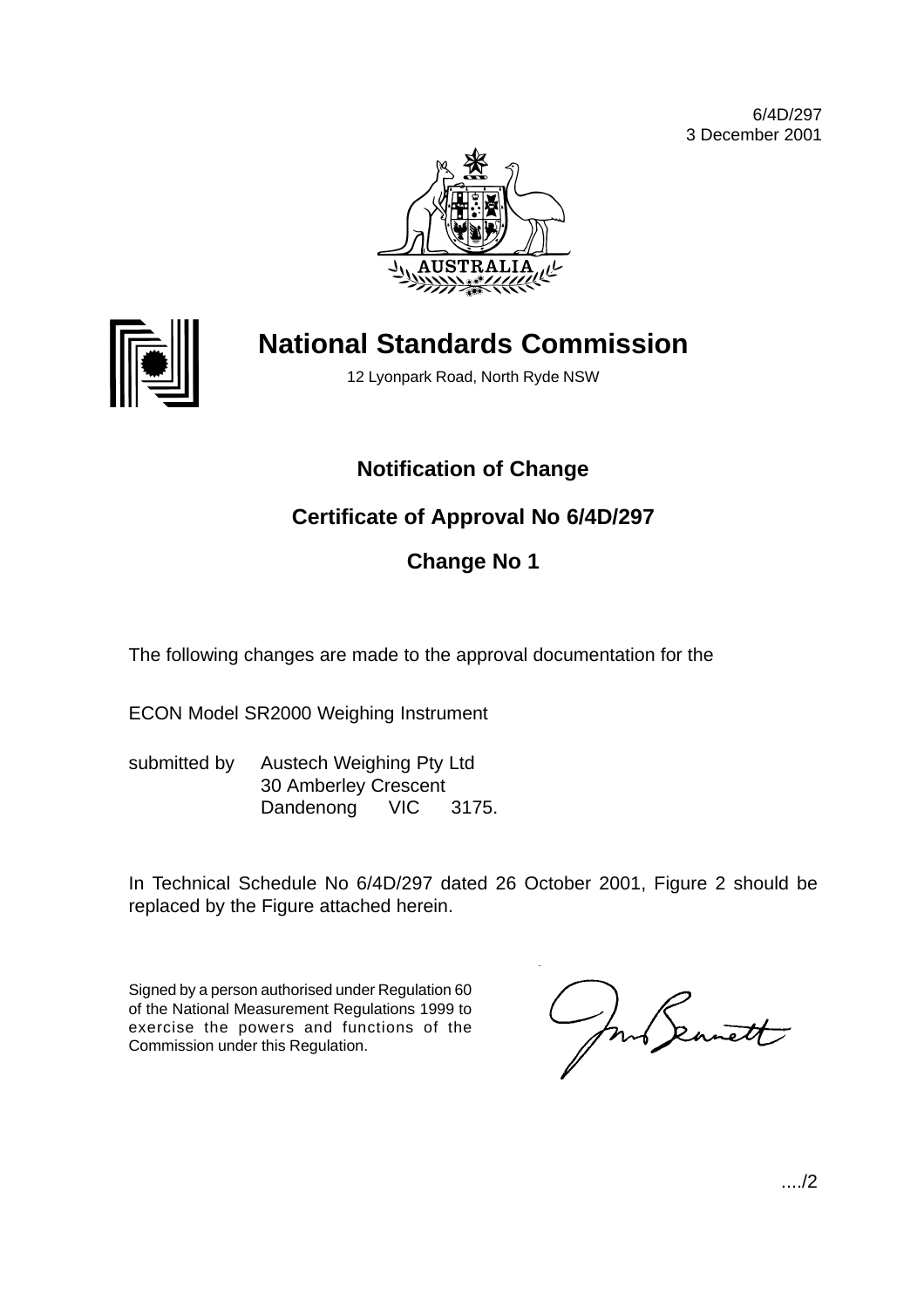6/4D/297 26 October 2001

### FIGURE 6/4D/297 - 1



ECON Model SR2000 Weighing Instrument